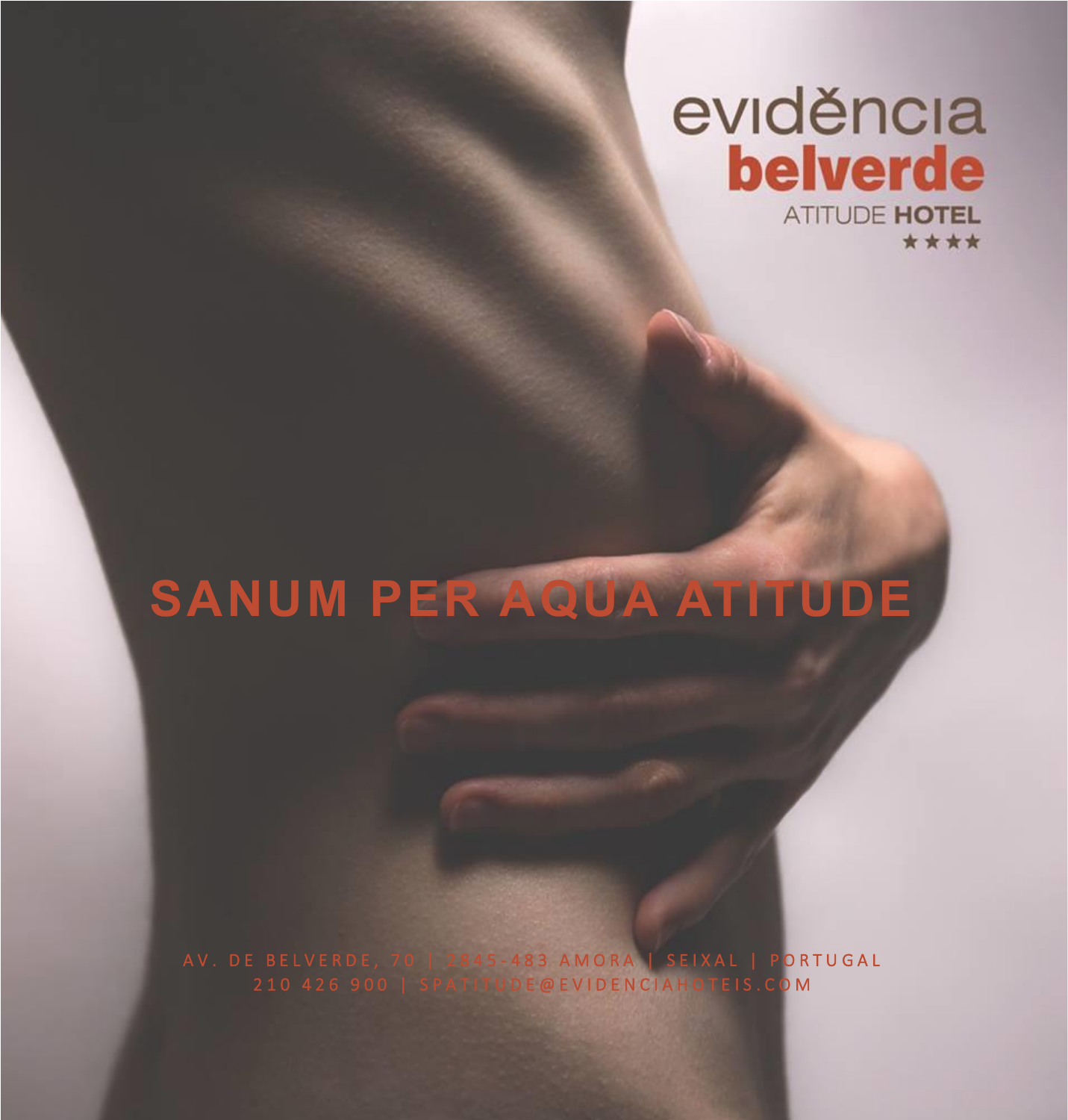# **SPA & GYM**

Horário do SPA: 09:00 – 21:00 | SPA timetable: 9am – 9pm

Ginásio: aberto 24 horas para hóspedes do hotel | Gym: 24 hours open for hotel guests

Idade mínima: 16 anos | Minimum age: 16 years old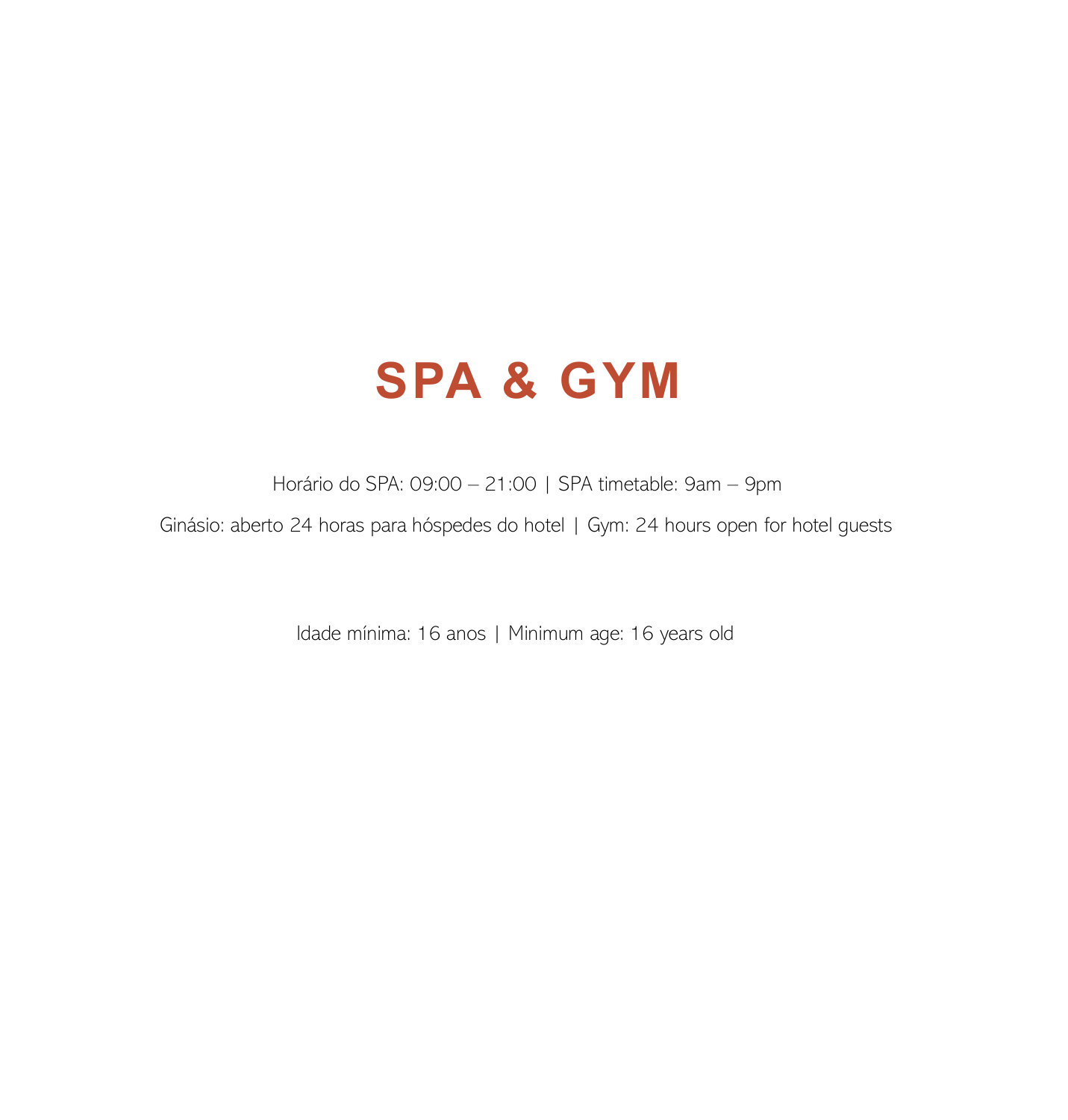# **PARA O MOMENTO DE SPA PERFEITO**

Queremos que relaxe: para descontrair e inspirar o ambiente, pedimos que chegue com uma antecedência de 20 minutos.

Poderá induzir o relaxamento tomando um duche ao chegar e silenciando o seu telefone.

Terá ao seu dispor um cacifo onde encontrará um roupão, uma toalha, e chinelos.

Não é obrigatório o uso de touca. Contudo, os cabelos deverão ser mantidos presos aquando do usufruto do Circuito de Águas.

Lembre-se: esforçamo-nos para proporcionar momentos de puro relaxamento. Contamos com a sua colaboração informando-nos de questões de saúde pertinentes ou de pormenores importantes para si, como o volume da música ou até mesmo a temperatura da sala.

Ao sair, poderá depositar os itens usados no cacifo que colocámos ao seu dispor.

Esperamos vê-lo/a em breve!

# **FOR THE PERFECT SPA MOMENT**

We want you to relax: to unwind and inspire the atmosphere, we ask you to arrive 20 minutes earlier.

You can induce the relaxation by taking a shower upon arrival and muting your phone.

You will have acess to a locker where you will find a robe, a towel, and slippers.

It is not mandatory to use a swiming cap. However, you must keep you hair tied while on the Water Circuit.

Remember: we try our best to provide moments of total relaxation. We count on your cooperation to let us know of any health issues or of important details, such as the music volume or the room temperature.

When leaving, you can deposit the used items on the locker that was provided to you.

We hope to see you soon!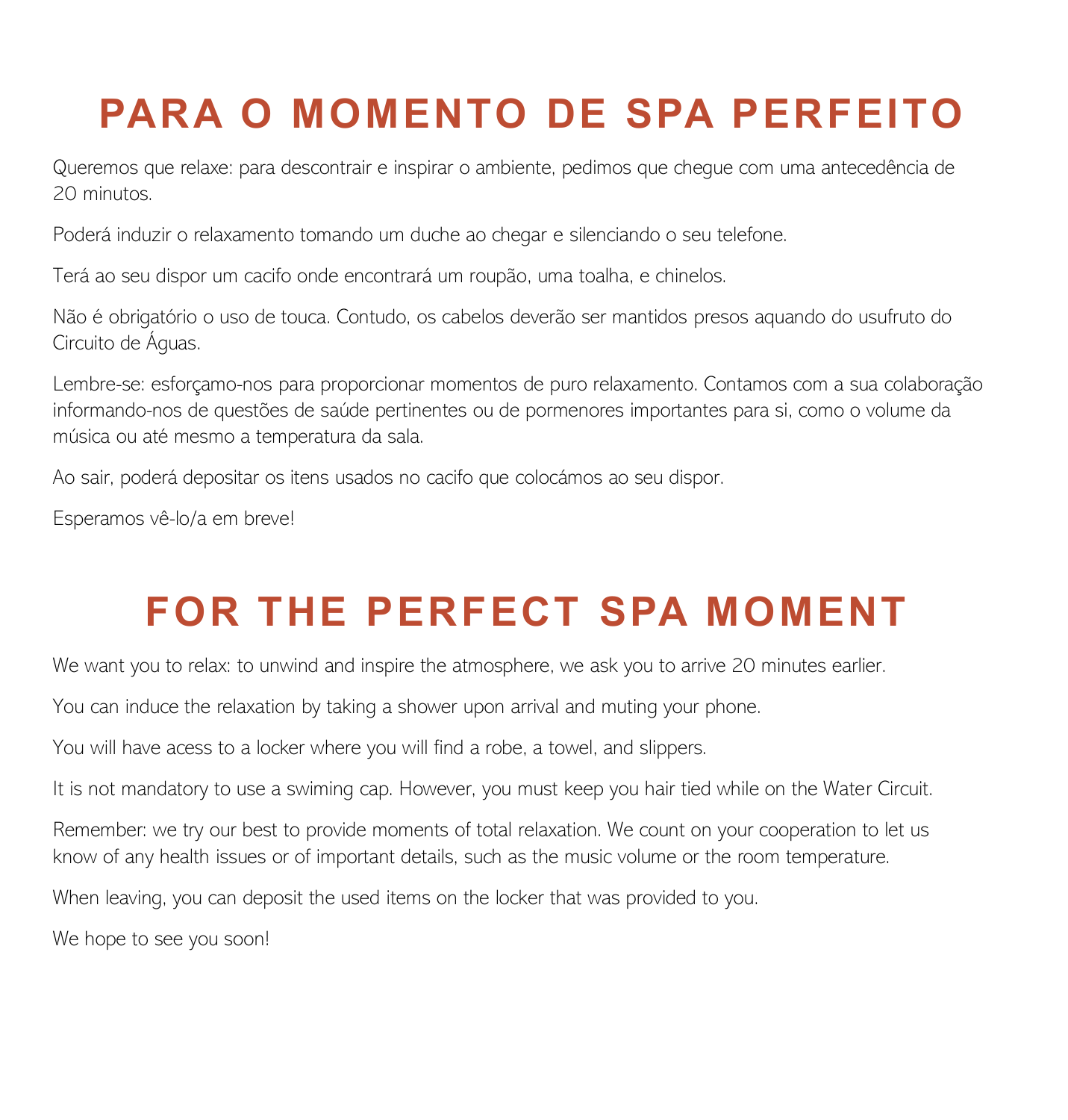# **SPA ATITUDE**

## **T E R A P I A S D E B E M - E S T A R | W E L L N E S S T E R A P I E S**

# **[** comfort zone ]

## **[** T R A N Q U I L I T Y **]**

Relaxamento profundo do corpo e da mente | Body and mind deeply relaxation

35 minutos | 35 minutes Para um | 1 Person: 50,00 € · A Dois | Couple: 90,00 €

60 minutos | 60 minutes Para um | 1 Person: 60,00 € · A Dois | Couple: 100,00 €

#### **[** A R O M A S O U L E L E M E N T S M A S S A G E **]**

Renovar energias e vitalidade com a escolha de um óleo essencial: oriental, mediterrâneo, indiano ou árabe | Renewed energy with the selection of an oil blend: oriental, mediterranean, indian or arabian

60 minutos | 60 minutes Para um | 1 Person: 60,00€ · A Dois | Couple: 100,00€

### **[** G E O T E R M A L **]**

Aliviar a tensão com pedras quentes | Ease the tension with hot stones

60 minutos | 60 minutes Para um | 1 Person: 70,00€ · A Dois | Couple: 120,00€

90 minutos | 90 minutes Para um | 1 Person: 80,00€ · A Dois | Couple: 140,00€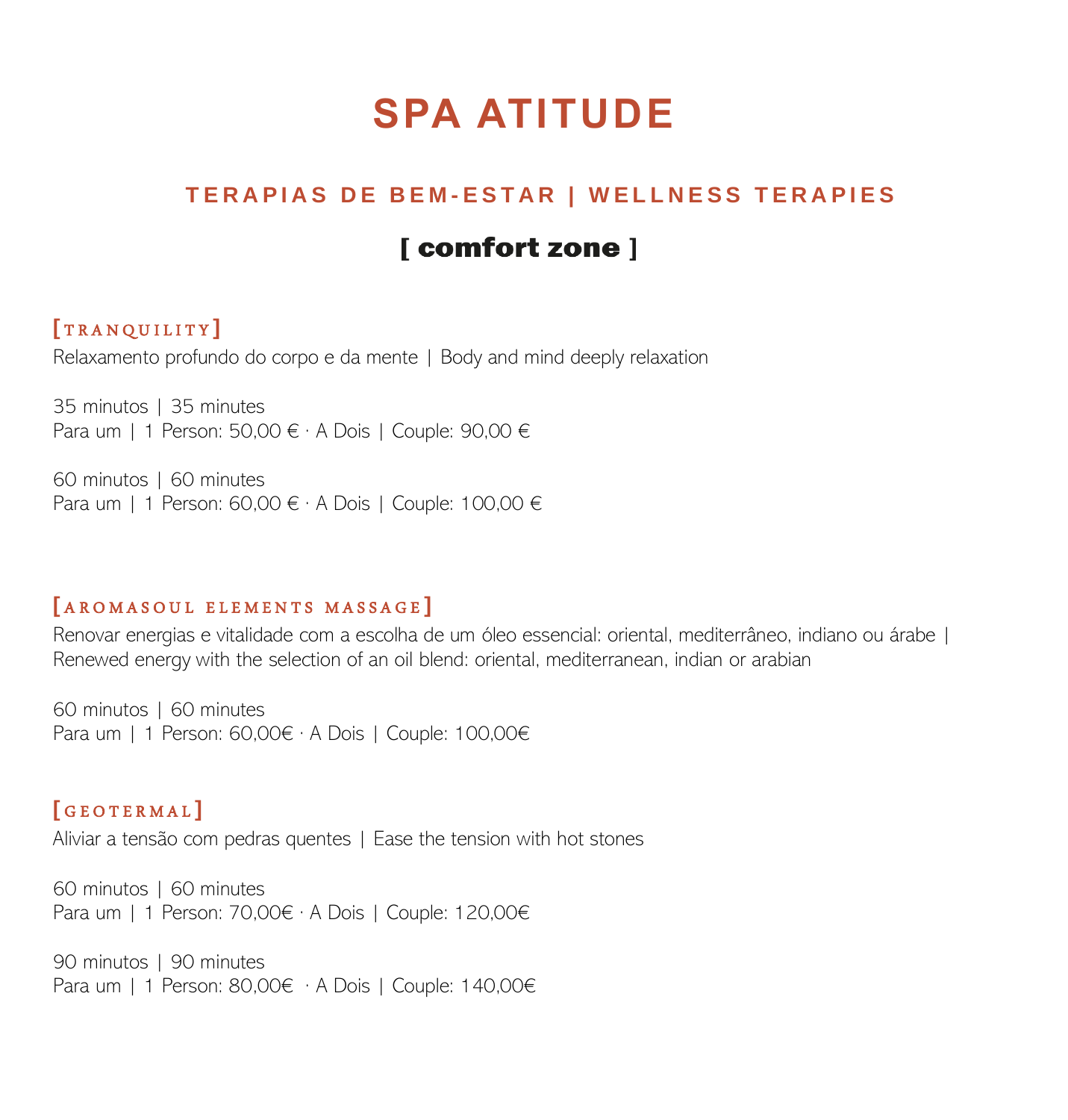## **RITUAIS DE CORPO | BODY RITUALS**

## [ comfort zone ]

#### **[** S A L D O S H I M A L A I A S | H I M A L A Y A N S A L T **]**

Um ritual purificador e revitalizante que nutre a pele e renova as energias | A cleansing and revitalizing ritual that nourishes the skin and renews the energies

90 minutos | 90 minutes Para um | 1 Person: 80,00€ · A Dois | Couple: 140,00€

#### **[** A R O M A S O U L S C R U B R I T U A L **]**

Desfrutado por si só, ou combinado com a massagem Aromasoul Elements, promove o relaxamento e bem-estar | Enjoyed on its own, or combined with the Aromasoul Elements massage, it induces the relaxation and wellbeing.

50 minutos | 50 minutes Para um | 1 Person: 70,00 € · A Dois | Couple: 110,00 €

#### **[** A R O M A S O U L S C R U B R I T U A L & E L E M E N T S M A S S A G E **]**

A combinação perfeita entre um ritual de esfoliação e uma massagem aromática | The perfect combination between an exfoliation ritual and an aromatic massage

90 minutos | 90 minutes Para um | 1 Person: 80,00€ · A Dois | Couple: 140,00€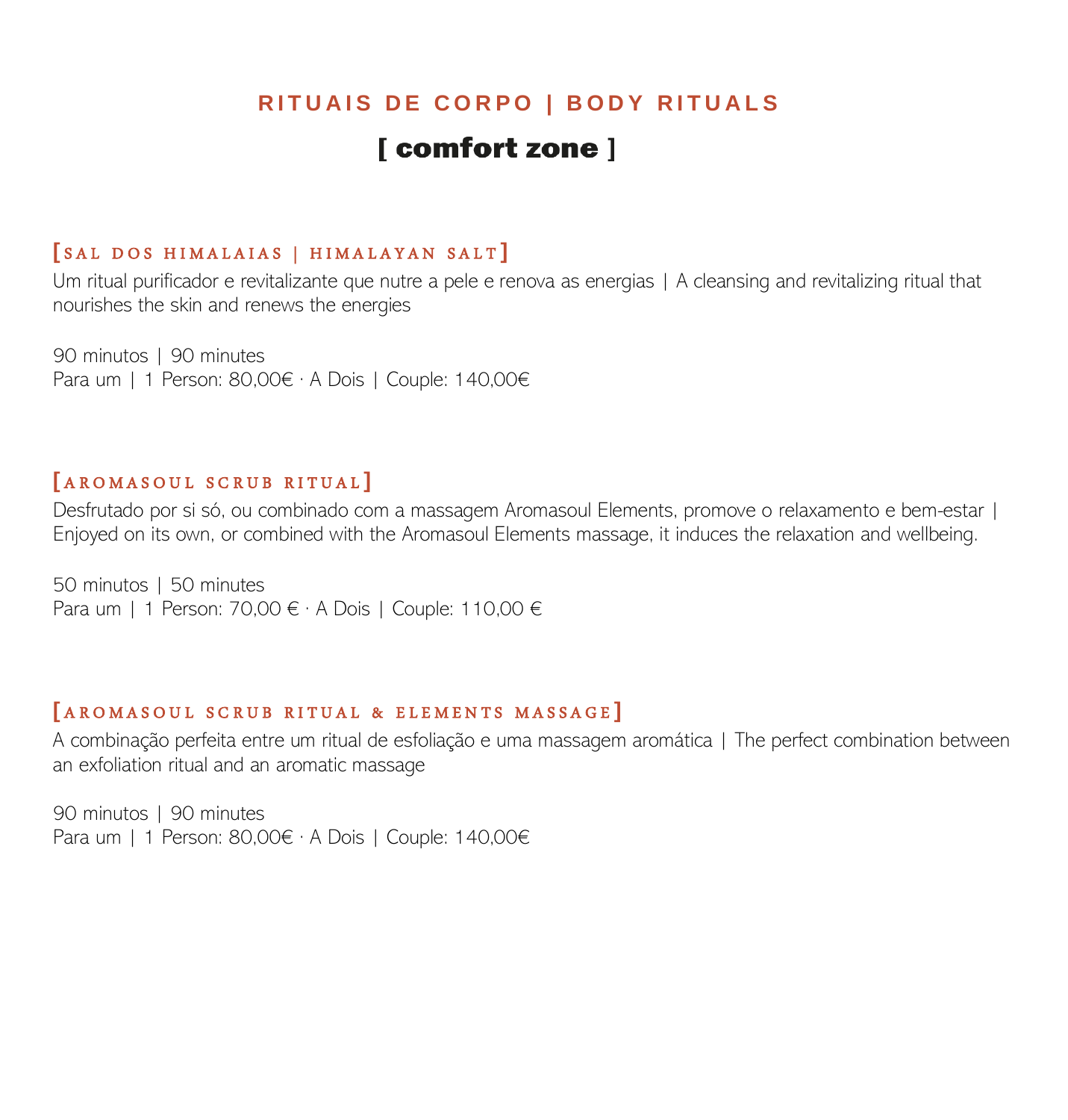## **C U I D A D O F A C I A L | S K I N C A R E**

# [ comfort zone ]

### **[** H Y D R A M E M O R Y **]**

Para todos os tipos de pele | For every skin type: 50,00€

### **[** R E C O O V E R **]**

Para nutrir a pele | To nourish the skin: 60,00€

**[** S U B L I M E S K I N **]** Para peles maduras | For mature skin: 70,00€

## **C U I D A D O C O R P O R A L | B O D Y C A R E**

# [ comfort zone ]

#### **[** B O D Y S T R A T E G I S T **]**

Massagem anti celulitica | Anti celulite massage 60 minutos | 60 minutes: 60,00€

Massagem tonificante | Toning massage 60 minutos | 60 minutes: 60,00€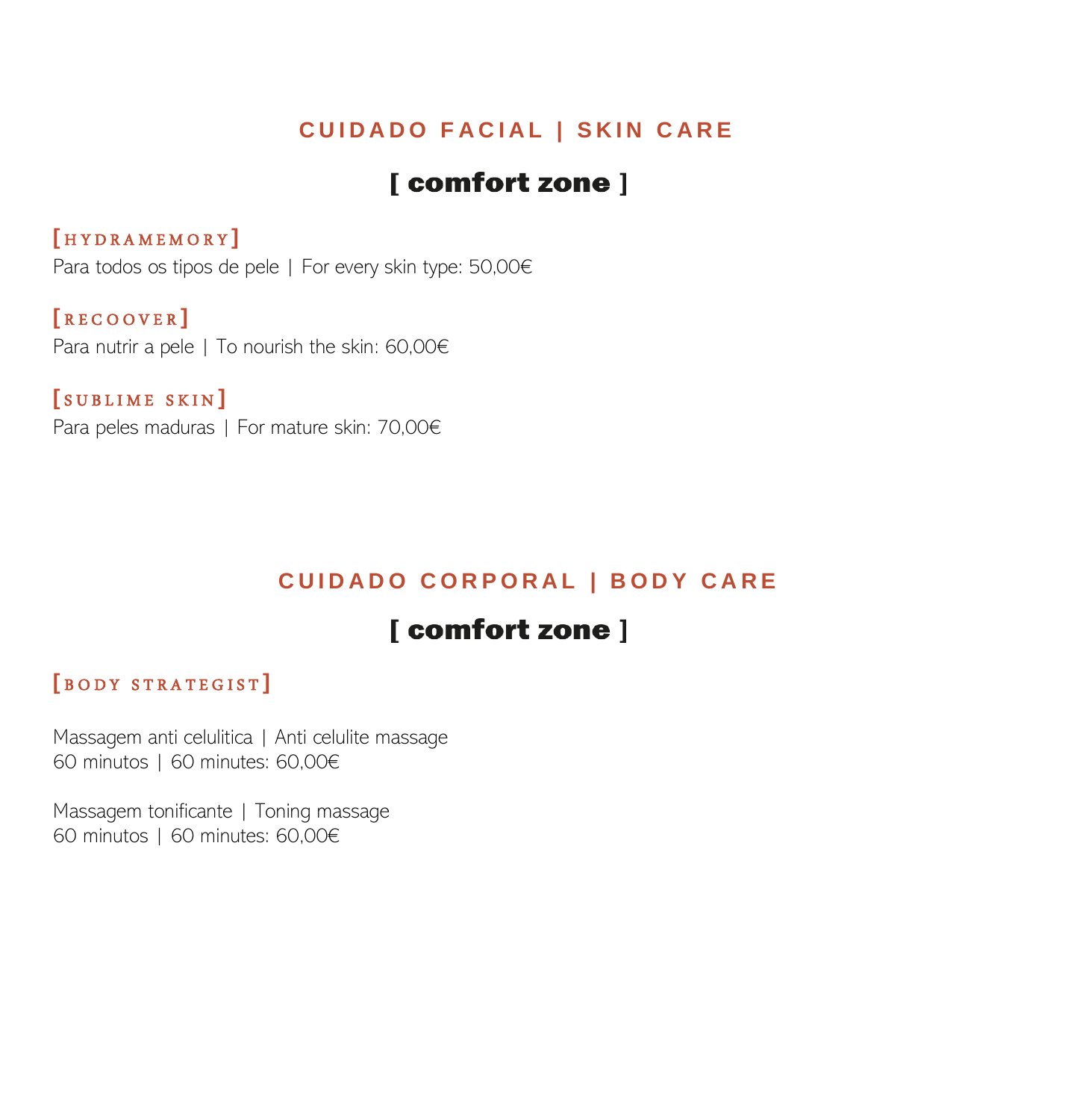# **SPA ATITUDE SIGNATURE**

### **[** A T I T U D E E X P R E S S **]**

Massagem personalizada | Personalized massage 30 minutos | 30 minutes: 40,00€

### **[** A T I T U D E D E E P T I S S U E **]**

Massagem desportiva | Sports massage 30 minutos | 30 minutes: 50,00€

### **[** A T I T U D E B A B Y O N B O A R D **]**

Massagem para Grávida | Pregnancy massage 30 minutos | 30 minutes: 45,00€

> O Spa Atitude oferece o usufruto do Circuito de Águas para completar o seu momento de Spa The Spa Atitude offers you the enjoyment of the Water Circuit to complete your Spa moment